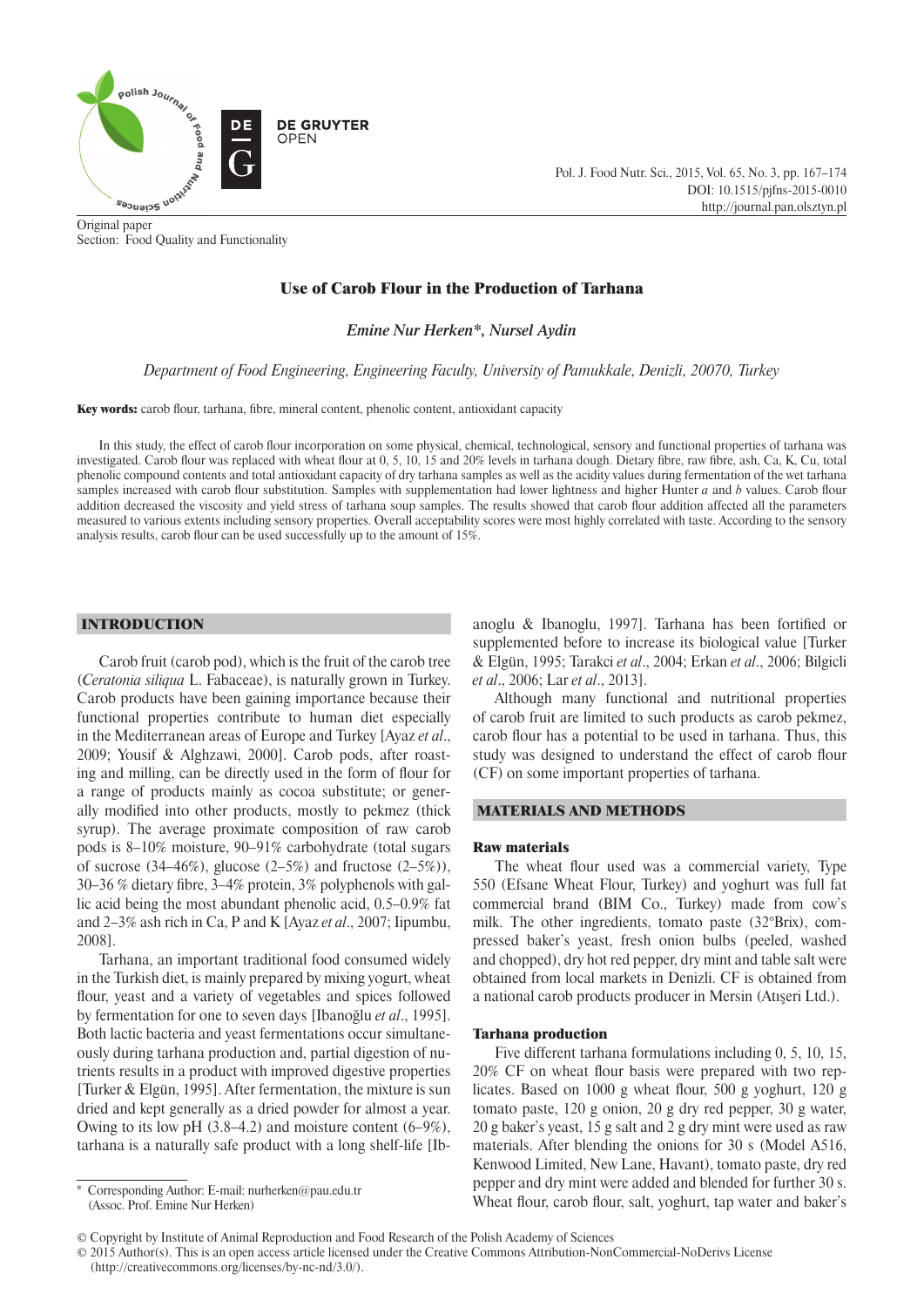yeast were added to the mixture. The dough was covered and fermented at 30°C for 4 days in an incubator with intermittent kneading. Sampling was made once every 24 h over the fermentation period. After fermentation, the mixture was dried in an air oven in stainless steel trays (Status, Sainsbury Way, Hessle) at 50°C for 48 h and finely ground (Lionhill Mill 14920, Copenhagen, Denmark) to a particle size smaller than 1 mm for further analyses. Dried samples were kept at 4<sup>o</sup> C for a month.

## Preparation of tarhana soups

Dry tarhana (100 g) was well mixed with 1000 g water, 40 g sunflower oil and 10 g salt. After boiling for 5 min with continuous stirring, soups were cooled to 70°C for sensory analysis and to 60°C for viscosity measurements.

## Colour

A colorimeter (Minolta Chroma meter CR-300, Osaka, Japan) was used to determine the Hunter lab colors of whiteness (*L*-), red/greenness (*a*-), and yellow/blueness (*b*-) values of the dried tarhana samples with the light source D and standard viewer 65°.

# Chemical analysis

Dried and ground tarhana samples were analysed for moisture, ash and protein by standard methods [AOAC, 2005]. The conversion factor of 6.25 was used for the crude protein content. Acid concentration of dried and ground samples (10 g) was determined according to Turkish Tarhana Standard [Anon., 1981]. Acidity number is defined as the quantity of 0.1 mol/L NaOH used to neutralise the acidity of 10 g tarhana sample dissolved in 67% ethyl alcohol. The pH was measured by a digital pH meter (HI 2210, Hanna Instruments, Michigan, USA) after mixing 10 g of sample with 100 mL of distilled water during and at the end of the fermentation process (0, 24, 48, 72 and 96 h).

The analysis of the mineral content of the samples was made using a PerkinElmer® Optima™ 2100 DV ICP-OES (PerkinElmer Life and Analytical Sciences, Shelton, CT, USA).

Total dietary fibre and crude fibre were analysed in the laboratories of The Scientific and Technical Research Council of Turkey, TUBITAK-Marmara Research Centre-Food Institute according to the enzymatic-gravimetric method (AOAC 991.43) [AOAC, 2005] and FiberTech Instruction Manual, respectively. Amino acid and fatty acid composition were analysed in the laboratories of TUBITAK by using a UFLC (Ultra Fast Liquid Chromatography) instrument and a Perkin Elmer Autosystem XL Gas Chromatograph (IUPAC II.D.19 method), respectively.

### Determination of *in vitro* protein digestibility (IVPD)

The IVPD of the samples was determined by the modified methods of Hsu *et al*. [1977] and Dahlin & Lorenz [1993] as expressed by Herken & Con [2014].

# Rheological measurements

The rheological characteristics of tarhana soup samples were studied using a Brookfield Viscometer DVII+ (Brookfield Eng. Labs. Inc., Stoughton, MA, USA) provided by a circulating water bath maintained at 60°C. The viscometer was operated between 0–180 rpm by gradually increasing the velocity at each 30 s collecting 12 different values (spindle number SC4–21, sample chamber SC4–13R). Each result was recorded in mPa s after 30 s rotation. Data were fitted using the Bingham Plastic Model which can be expressed as follows and the flow curve parameters determined.

τ= τ˚+η · γ

where  $\tau$  is the shear stress (D/cm<sup>2</sup>),  $\tau$ ° is the yield stress (D/cm<sup>2</sup>),  $η$  is the plastic viscosity (cp) and  $γ$  is the shear rate (s<sup>-1</sup>).

# Total phenol (TP) content and total antioxidant capacity (TAC) determination

Total phenol contents of the samples were determined using Folin–Ciocalteu reagent described by Skerget *et al*. [2005]. For this purpose, 9 mL of a working solution (methanol/water: $1/1$ ) and 1 g sample were kept at  $4^{\circ}$ C for 24 h by shaking periodically, then centrifuged for 5 min at 5000 rpm. The supernatant (2 mL) was taken into a tube and mixed with 10 mL of 10-fold diluted Folin–Ciocalteu reagent. Sodium bicarbonate solution (8 mL, 20% w*/*w) was added to the mixture

TABLE 1. Some chemical and mineral composition of WF and CF with their IVPD values and the same values of the tarhana samples as affected by the supplementation (on dry base).

| Sample*         | Dry matter<br>$(\%)$ | Ash<br>$(\%)$              | Protein<br>$(\% )$            | Fat<br>$(\%)$                | <b>IVPD</b>                 | Ca<br>(mg/100 g)             | K<br>(mg/100 g)              | Cu<br>(ppm)                | Total<br>dietary<br>fibre $(\%)$ | Raw fibre<br>$(\%)$          |
|-----------------|----------------------|----------------------------|-------------------------------|------------------------------|-----------------------------|------------------------------|------------------------------|----------------------------|----------------------------------|------------------------------|
| WF              | $90.3 \pm 0.2$       | $0.52 \pm 0.03$            | $1041 + 015$                  | $3.05 \pm 0.05$              | $78.7 \pm 0.9$              | $244+01$                     | $151.1 \pm 0.1$              | $2.2 \pm 0.1$              | $3.1 \pm 0.1$                    | $1.13 \pm 0.05$              |
| <b>CF</b>       | $93.6 \pm 0.1$       | $2.89 \pm 0.01$            | $3.98 \pm 0.13$               | $1.63 \pm 0.01$              | $74.1 \pm 0.8$              | $291.6 \pm 0.4$              | $1028.0 \pm 3.4$             | $4.8 \pm 0.1$              | $35.2 \pm 0.0$                   | $5.06 \pm 0.01$              |
| $\mathcal{C}$   | $94.6 \pm 0.1$       | $3.35 + 0.02$ <sup>e</sup> | $12.02 \pm 0.11$ <sup>a</sup> | $4.17 \pm 0.15^{\text{a}}$   | $81.2 \pm 0.1$ <sup>a</sup> | $121.8 + 1.2$ <sup>e</sup>   | $517.8 \pm 0.4$ <sup>e</sup> | $3.3 \pm 0.1$ <sup>e</sup> | $5.2 \pm 0.0$ <sup>e</sup>       | $1.03 \pm 0.01$ <sup>e</sup> |
| T <sub>5</sub>  | $94.1 \pm 0.3$       | $3.41 + 0.01d$             | $11.98 \pm 0.67$ <sup>a</sup> | $4.32 \pm 0.11^a$            | $80.4 \pm 0.9$ <sup>a</sup> | $132.4 \pm 0.3$ <sup>d</sup> | $560.8 \pm 0.8$ <sup>d</sup> | $37+0.0d$                  | $73+0.1d$                        | $1.21 \pm 0.02$ <sup>d</sup> |
| T <sub>10</sub> | $948+02$             | $3.54 \pm 0.01$ °          | $11.90 \pm 0.43$ <sup>a</sup> | $4.08 \pm 0.25$ <sup>a</sup> | $80.1 \pm 0.1$ <sup>a</sup> | $141.0 + 1.4$                | $582.8 \pm 1.2$              | $3.8 \pm 0.0$ °            | $9.4 \pm 0.0$                    | $1.38 \pm 0.03$ <sup>c</sup> |
| T <sub>15</sub> | $947+0.2$            | $3.59 + 0.02b$             | $12.04 + 0.12a$               | $425+018^a$                  | $81.1 \pm 0.8^{\circ}$      | $1542+0.5b$                  | $6435 + 34$                  | $3.9 + 0.0b$               | $11.4+0.1b$                      | $1.69 + 0.04b$               |
| T <sub>20</sub> | $93.8 \pm 0.3$       | $3.77 \pm 0.02^{\text{a}}$ | $12.06 \pm 0.13$ <sup>a</sup> | $4.12 \pm 0.22$ <sup>a</sup> | $81.0 \pm 0.1$ <sup>a</sup> | $180.7 \pm 2.4^{\circ}$      | $742.5+2.5^a$                | $4.2 \pm 0.1^a$            | $13.5 \pm 0.0^a$                 | $2.01 + 0.04$ <sup>a</sup>   |

\*WF: wheat flour, CF: carob flour, C: control tarhana, T5: 5% carob flour supplemented tarhana, T10: 10% carob flour supplemented tarhana, T15: 15% carob flour supplemented tarhana, T20: 20% carob flour supplemented tarhana, IVPD: *In vitro* protein digestibility. Different letters designate statistical differences (p≤0.05).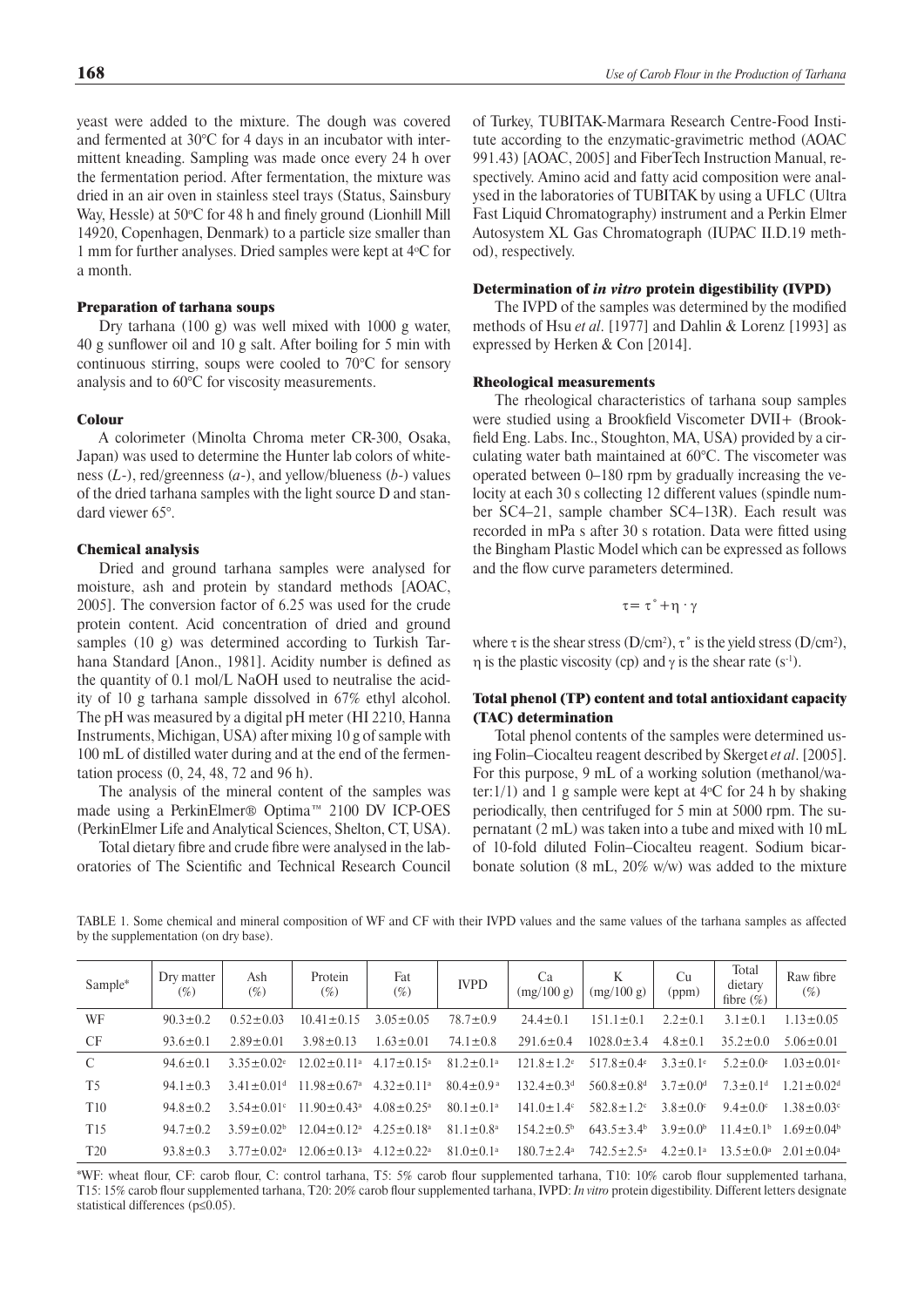and incubated at room temperature for 2 h; then absorbance was read at 760 nm in a spectrophotometer (Shimadzu UV-1601, Shimadzu Scientific Instruments, Inc., Tokyo, Japan) against the blank. Gallic acid (Aldrich Chem. Co., Milwaukee, WI) was used in the standard preparation. Results were expressed as mmol/L gallic acid equivalent (GAE)*/*g. Total antioxidant capacity (TAC) of the samples was determined according to a method described by Erel [2004] by using commercially available kits (Relassay, Turkey). Results were expressed as mmol/L Trolox equivalent (TE)/g.

## Sensory analysis

Sensory evaluations were performed by using twenty panelists who consume and are accustomed to tarhana soup in their diet. A 5-point hedonic scale ranging from 1 (dislike extremely) to 5 (like extremely) was used to evaluate product attributes of colour, odour, taste, consistency, and general acceptability. The coded samples were served to the panelists at random to guard against any bias.

#### Statistical analysis

Results are presented as mean values. Data are tested using SPSS for Windows Release 17 (SPSS Inc.). Statistical analysis of the results is based on one-way analysis of variance (ANOVA) and Tukey's multiple range analyses. Statistically significant differences are considered at the level of p≤0.05 unless otherwise given.

## RESULTS AND DISCUSSION

## Chemical composition, IVPD and fibre content

According to the results (Table 1), the ash content of wheat flour (maximum ash content of 0.55%) confirms the labelled content of the flour used in this study. The ash content of the samples increased up to 3.77% when 20% of CF substitution is applied. Protein contents of the samples were very close to the lowest limit value of 12% given in the Tarhana Standard [Anon., 1981] and they did not differ significantly, because the other raw materials, especially yoghurt also contain protein and, the substitution level was not high enough to see the difference. CF addition did not have a significant effect on IVPD parameters with respect to the control group. Protein digestibility values were observed to be above 80% confirming the studies of Bilgicli *et al*. [2007] and Herken & Çon [2014]. Fermentation has previously been reported [Herken & Çon, 2014; Sindhu & Khetarpaul, 2001] to have a positive effect on protein digestibility values. This can be attributed to the modification of proteins and decrease of antinutritional factors during fermentation as protein digestibility is reported to be affected by various antinutrients [Parihar *et al*., 1993]. Carob flour has a low protein content whereas wheat flour is also deficient in lysine. Amino acid results (Table 2) were affected by the other raw materials such as yoghurt and vegetables and some amino acid values such as alanine, glysine, valine, serine, proline, tryptophan, aspartic acid, Cis-4-hydroxy-D-Proline Hyp, lysine and histidine did not change with the rate of substitution. However, the substituted samples had approximately 10% lower amino acid values for glutamic acid, methionine, leucine, threonine,

TABLE 2. Amino acid and fatty acid composition of carob flour and tarhana samples† .

|                                   | CF    | C               | T <sub>5</sub> | T10    | T <sub>15</sub> | T <sub>20</sub> |  |  |
|-----------------------------------|-------|-----------------|----------------|--------|-----------------|-----------------|--|--|
| Amino acids (mg/100 g)            |       |                 |                |        |                 |                 |  |  |
| Alanine (Ala)                     | 441.8 | 540.8           | 533.4          | 525.0  | 510.1           | 500.2           |  |  |
| Glycine (Gly)                     | 145.0 | 553.1           | 530.5          | 515.2  | 505.3           | 501.0           |  |  |
| Valine (Val)                      | 263.7 | 688.5           | 676.5          | 660.3  | 637.1           | 610.2           |  |  |
| Leucine (Leu)                     | 283.4 | 1038.6          | 1010.4         | 975.2  | 933.4           | 907.7           |  |  |
| Isoleucine (Ile)                  | 173.6 | 604.1           | 589.6          | 566.3  | 546.6           | 518.1           |  |  |
| Threonine (Thr)                   | 328.3 | 514.3           | 511.3          | 510.3  | 478.6           | 459.9           |  |  |
| Serine (Ser)                      | 71.5  | 703.9           | 645.5          | 611.9  | 660.6           | 678.8           |  |  |
| Proline (Pro)                     | 576.0 | 2977.54         | 3005.7         | 3035.3 | 2978.5          | 2946.7          |  |  |
| Arginine (Arg)                    | 69.5  | 407.64          | 422.2          | 442.1  | 436.5           | 448.1           |  |  |
| Tryptophan (Trp)                  | 26.7  | 173.99          | 162.1          | 151.8  | 155.4           | 158.2           |  |  |
| Aspartic acid<br>(Asp)            | 305.3 | 589.14          | 576.5          | 566.8  | 555.2           | 546.4           |  |  |
| Methionine<br>(Met)               | n.d.  | 129.2           | 104.2          | 92.9   | 77.7            | 58.3            |  |  |
| Cis-4-hydroxy-<br>D-Proline (Hyp) | 231.0 | 1479.1          | 1454.3         | 1436.2 | 1430.1          | 1420.3          |  |  |
| Glutamic<br>acid (Glu)            | 383.5 | 4499.2          | 4244.6         | 4030.4 | 3686.8          | 3288.3          |  |  |
| Phenylalanine<br>(Phe)            | 150.5 | 761.0           | 734.6          | 694.7  | 672.1           | 652.3           |  |  |
| Lysine (Lys)                      | 123.1 | 731.3           | 701.2          | 696.3  | 689.1           | 692.8           |  |  |
| Histidine (His)                   | 62.2  | 455.2           | 450.2          | 431.3  | 446.6           | 458.8           |  |  |
| Tyrosine (Tyr)                    | 44.7  | 374.1           | 345.9          | 319.2  | 289.1           | 263.3           |  |  |
| $\Sigma$ Protein*                 | 3.8   | 10.8            | 10.6           | 10.4   | 10.3            | 10.2            |  |  |
|                                   |       | Fatty acids (%) |                |        |                 |                 |  |  |
| C15:0                             | n.d.  | 0.73            | 0.75           | 0.76   | 0.75            | 0.73            |  |  |
| C16:0                             | 21.7  | 26.9            | 26.6           | 26.9   | 26.7            | 25.9            |  |  |
| C16:1                             | n.d.  | 1.26            | 1.25           | 1.28   | 1.27            | 1.28            |  |  |
| C17:0                             | n.d.  | 0.42            | 0.42           | 0.43   | 0.42            | 0.41            |  |  |
| C18:0                             | 4.73  | 6.99            | 7.11           | 7.31   | 7.20            | 7.06            |  |  |
| C18:1n9c                          | 46.46 | 20.30           | 20.41          | 20.50  | 19.97           | 19.61           |  |  |
| C18:2n6c,<br>Omega-6              | 23.79 | 23.68           | 22.80          | 22.46  | 21.08           | 19.98           |  |  |
| C18:3n6                           | 2.22  | 1.54            | 1.48           | 1.41   | 1.33            | 1.23            |  |  |
| C20:0                             | n.d.  | 0.18            | 0.18           | 0.17   | 0.18            | 0.18            |  |  |
| C20:1n9c                          | n.d.  | 0.75            | 0.71           | 0.69   | 0.70            | 0.72            |  |  |
| C6:0                              | n.d.  | 0.90            | 0.82           | 0.80   | 0.79            | 0.93            |  |  |
| C8:0                              | n.d.  | 0.57            | 0.55           | 0.55   | 0.57            | 0.60            |  |  |
| C10:0                             | n.d.  | 1.34            | 1.35           | 1.39   | 1.38            | 1.40            |  |  |
| C12:0                             | n.d.  | 1.72            | 1.73           | 1.80   | 1.77            | 1.80            |  |  |
| C14:0                             | n.d.  | 6.78            | 6.87           | 7.09   | 6.98            | 6.99            |  |  |
| C14:1                             | n.d.  | 1.07            | 1.11           | 1.13   | 1.14            | 1.11            |  |  |
| $\Sigma$ total fat*               | 0.29  | 3.62            | 3.59           | 3.57   | 3.56            | 3.54            |  |  |

 $\sum$  protein is the sum of the individual amino acids, Σ total fat is the sum of the individual fatty acids. † n.d.:not detected (p≤0.05). CF: carob flour, C: control tarhana, T5: 5% carob flour supplemented tarhana, T10: 10% carob flour supplemented tarhana, T15: 15% carob flour supplemented tarhana, T20: 20% carob flour supplemented tarhana.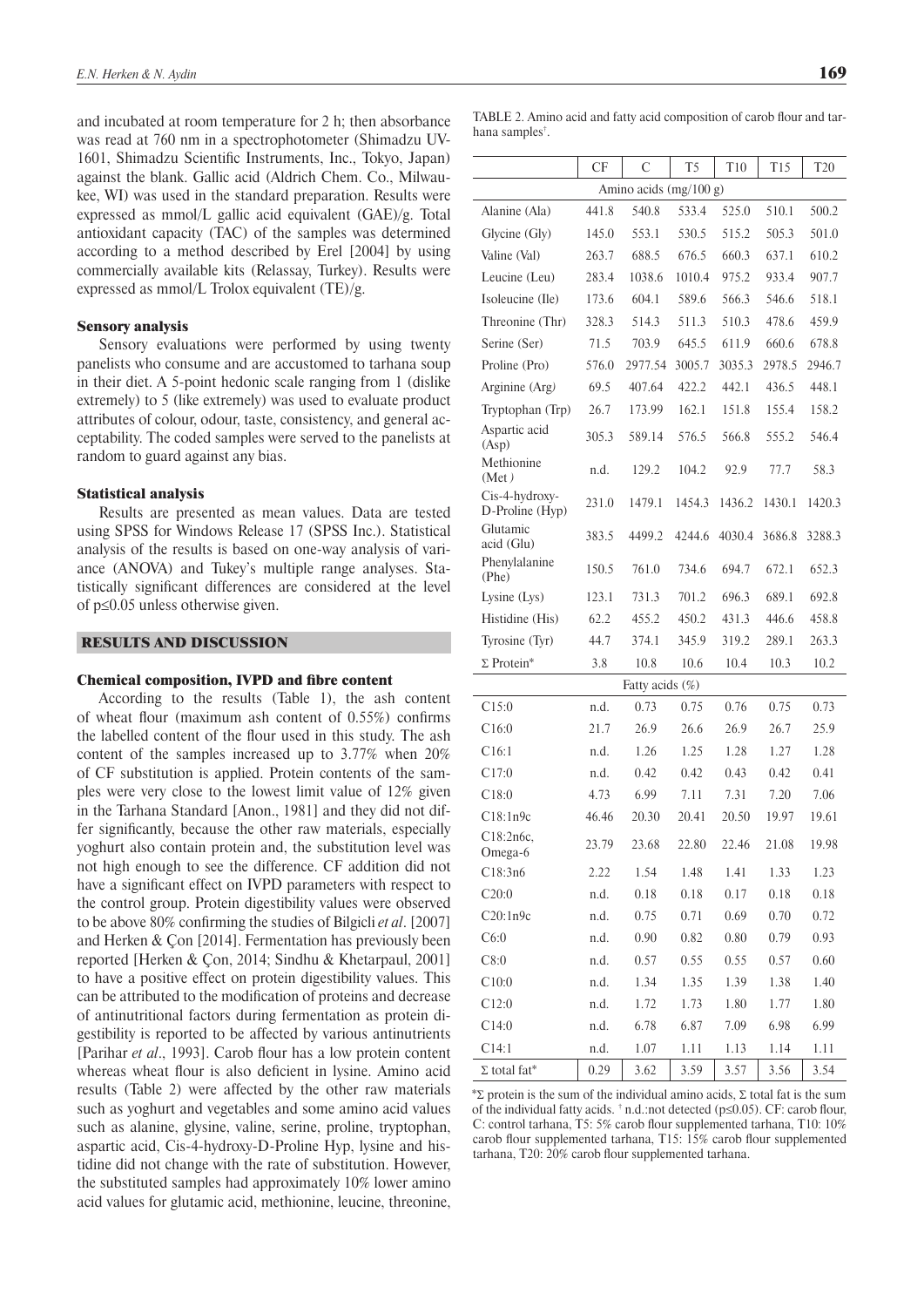|   | <b>WF</b>      | CF             |                        | T5                     | T <sub>10</sub>             | T15                         | T <sub>20</sub>             |
|---|----------------|----------------|------------------------|------------------------|-----------------------------|-----------------------------|-----------------------------|
| ⊥ | $70.1 \pm 0.1$ | $39.4 \pm 0.0$ | $57.6 \pm 0.3^{\circ}$ | $49.3 \pm 0.0^b$       | $45.4 \pm 0.2$ °            | $44.7 \pm 0.0$ <sup>d</sup> | $44.5 \pm 0.0$ <sup>d</sup> |
| a | $0.1 \pm 0.0$  | $5.5 \pm 0.04$ | $5.5 \pm 0.1$ °        | $6.2 \pm 0.0^b$        | $6.5 \pm 0.1^{\circ}$       | $6.6 \pm 0.1^a$             | $6.7 \pm 0.0^{\rm a}$       |
|   | $9.4 \pm 0.0$  | $11.6 \pm 0.1$ | $17.8 \pm 0.1^{\circ}$ | $14.7 \pm 0.1^{\circ}$ | $13.6 \pm 0.0$ <sup>c</sup> | $12.8 \pm 0.0$ <sup>d</sup> | $12.8 \pm 0.0$ <sup>d</sup> |

TABLE 3. Hunter colour values of the raw materials and tarhana samples as affected by the supplementation\*.

\*Values with different letters in the same row are statistically different (p≤0.05). WF: wheat flour, CF: carob flour, C: control tarhana, T5: 5% carob flour supplemented tarhana, T10: 10% carob flour supplemented tarhana, T15: 15% carob flour supplemented tarhana, T20: 20% carob flour supplemented tarhana. Different letters designate statistical differences (p≤0.05).

phenylalanine and tyrosine (p≤0.05). The same is valid for fatty acid compositions (Table 2); because fat content of tarhana samples did not differ significantly (p≤0.05) by substitution. But, the oleic acid and linoleic acid contents of carob flour were remarkable.

Total dietary fibre and raw fibre contents of the samples were observed to rise from 5.2 to 13.5% and from 1.03 to 2.01%, respectively by supplementation. Total dietary fibre of carob flour was observed to be 35.2% in this study which is consistent with the previous results [Iıpumbu, 2008] of 30– 36% obtained by the same method. High dietary fibre content of CF was previously reported to exhibit valuable health-promoting attributes such as blood cholesterol lowering, antioxidant properties and the reduced risk of gastrointestinal cancer [Zunft *et al*., 2003].

#### Mineral composition

Carob flour was investigated to have 10280 ppm K, 2916 ppm Ca, 922 ppm P, 441 ppm Mg, 11.7 ppm Zn, 9.9 ppm Fe, 8.6 ppm Mn, 4.8 ppm Cu, 1.8 ppm Cr and 0.4 ppm Se. The mineral contents showed no significantly different values in the control and supplemented tarhana samples except for potassium, calcium and copper which have significantly higher amounts (Table 1). Based on the current recommended dietary allowances (RDAs) for some minerals [Anon., 2006] and accepted food labelling regulation [Anon., 2002], CF may be considered to have a high amount of Ca and, based on the Dietary Reference Intakes Reports [Anon., 2012], it is a source of K, Cu, Mn, Cr and Se.

# Colour results

According to the colour results (Table 3), CF has lower *L* and higher *a* and *b* values than wheat flour. It was reported [Yousif & Alghzawi, 2000] that roasted carob flour had very close results with cocoa. All the samples had positive values of *a* and *b* confirming that the yellow and red tones were dominating over green and blue. However, CF supplementation increased redness with lower yellowness. There was also a significant decrease in lightness values of the samples with higher amount of CF in the formulation. Colour is an important parameter affecting also the sensory properties of the soup, because the typical colour of tarhana soup changed depending on the supplementation rate.

### pH and acidity

pH of tarhana is important for sensory properties. Changes in pH and acidity values of tarhana dough during fermentation are shown in Figures 1 and 2. CF affected acidity values and higher values were observed with higher rates of supplementation at all the stages of the fermentation. This rise can be explained by the high level of total soluble sugar content of CF resulting in a higher amount of easily digestible substrate for microorganisms. Our acidity values were in the range declared in the Tarhana Stan-



FIGURE 1. pH values of the wet tarhana samples during fermentation ( $p \le 0.05$ ).

BF: Before fermentation, C: control tarhana, T5: 5% carob flour supplemented tarhana, T10: 10% carob flour supplemented tarhana, T15: 15% carob flour supplemented tarhana, T20: 20% carob flour supplemented tarhana.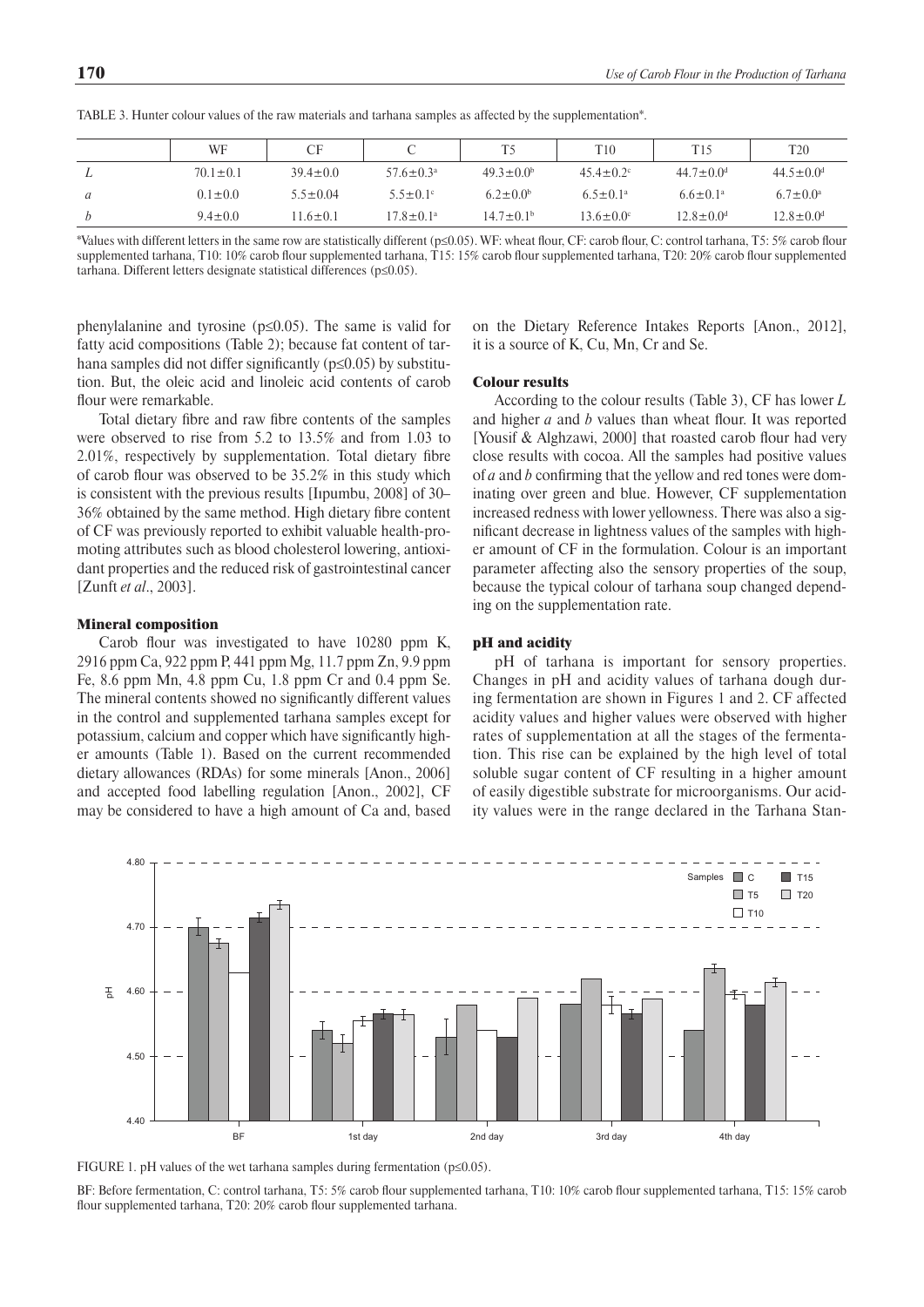

FIGURE 2. Acidity numbers of the wet tarhana samples during fermentation (p≤0.05).

BF: Before fermentation, C: control tarhana, T5: 5% carob flour supplemented tarhana, T10: 10% carob flour supplemented tarhana, T15: 15% carob flour supplemented tarhana, T20: 20% carob flour supplemented tarhana.

dard [Anon., 1981] according to which the degree of acidity in tarhana should be between 15 and 40  $g/10$  g tarhana. The pH of all the samples decreased dramatically at the initial stages of the fermentation. pH values varied in different samples between 4.7 and 4.5 confirming a knowledge that the typical pH range for tarhana-like products is said to be 4–5 [Hesseltine, 1979]. There was not a high correlation ( $r \le 0.82$ , p:0.05) between the pH and acidity values of the samples for all stages of fermentation in this study and this was also the case in previous studies [Bilgicli *et al*., 2007; Herken & Çon, 2014]. Higher acidity values do not always lead to lower pH values, which can possibly be explained by partly dissociated compounds during analysis giving high pH values.

## Fermentation loss

Fermentation loss, expressed as the matter loss of tarhana during the process was shown in Figure 3. Despite an increased fermentation rate at the initial stages of fermentation by supplementation, total weight losses of the samples (18.6, 18.7, 18.7, 18.2 and 18.5% for C, T5, T10, T15 and T20, respectively) were not significantly different  $(p>0.05)$ .

## TAC and TP content

Total antioxidant capacity and total phenolic contents of tarhana increased significantly  $(p<0.05)$  by CF addition (Figure 4). TAC increased from 7.70 to 23.10 mmol/L TE/g while TP content increased from 8.90 to 13.30 mmol/L GAE/g by supplementation. Many studies have investigated the relationship between TAC and TP values of food. The correlation coefficient between the mean TP and TAC values of each sample, which is found by using the Pearson correlation test in SPSS, is  $0.974$  ( $p < 0.05$ ) in our study. Considering CF to contain high amount of phenolic substance which was previously reported to be 1.3–20 g/100 g, and high antioxidant capacity [Kumazawa *et al*., 2002], these results are expected. Generally, all phenolic compounds respond to Folin-Ciocalteu reagent, so, this reagent is generally accepted as being the colorimetric assay of phenolic and polyphenolic content and measuring the total reducing capacity of a sample in most cases since phenolics are the most abundant antioxidants in majority of plants. The reagent can also react with some nitrogen- -containing compounds, vitamins and inorganic compounds and these compounds can also have or help the reducing capacity [Everette *et al.,* 2010]. Carob is observed to have more efficient antioxidant capacity than some of the popular sources such as red wines, and the reducing power of its extracts was also reported to be higher than four-fold that of many antioxidants such as gallic acid, caffeic acid and catechin [Makris & Kefalas, 2004]. In recent human studies, carob fibre was shown to have a positive effect on human cholesterol levels, especially, reducing LDL (low-density-lipoprotein) cholesterol levels, also improving the LDL/HDL (high-density-lipoprotein, good cholesterol) ratio [Zunft *et al*., 2001, 2003]. Different from other dietary fibres, carob fibre was reported to contain both water-soluble and water-insoluble polyphenols exhibiting considerable natural antioxidative activity and contributing to a more favourable balance between oxidants and antioxidants [Zunft *et al*., 2001]. Our data suggest that



FIGURE 3. Weight loss of the wet tarhana samples during fermentation  $(p \le 0.05)$ .

BF: Before fermentation, C: control tarhana, T5: 5% carob flour supplemented tarhana, T10: 10% carob flour supplemented tarhana, T15: 15% carob flour supplemented tarhana, T20: 20% carob flour supplemented tarhana.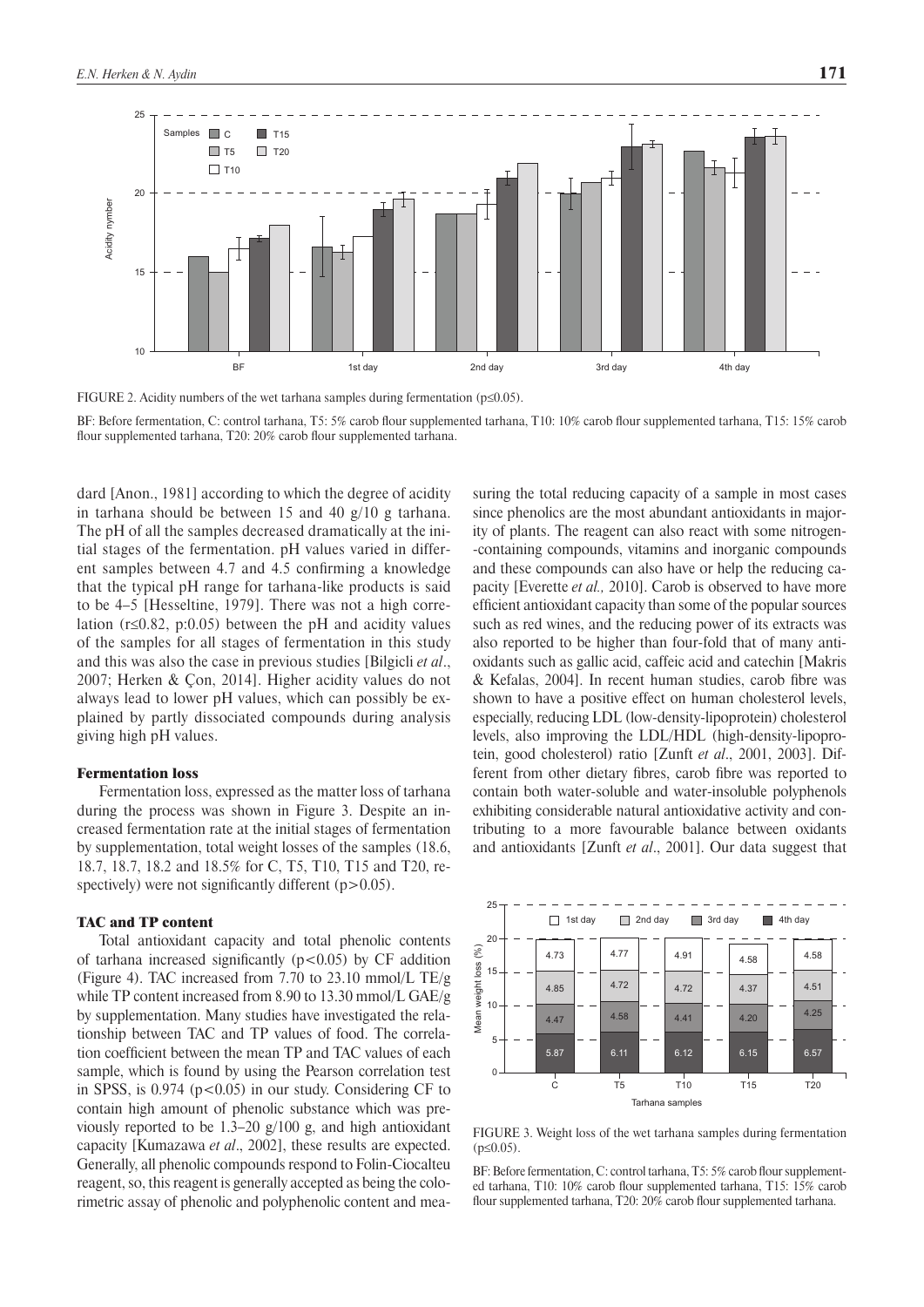

FIGURE 4. Effect of CF substitution on total phenolics (TP) contents and of total antioxidant capacity (TAC) of the tarhana samples (p≤0.05).

C: control tarhana, T5: 5% carob flour supplemented tarhana, T10: 10% carob flour supplemented tarhana, T15: 15% carob flour supplemented tarhana, T20: 20% carob flour supplemented tarhana.



FIGURE 5. Sensory results of the tarhana soup samples (p≤0.05).

C: control tarhana, T5: 5% carob flour supplemented tarhana, T10: 10% carob flour supplemented tarhana, T15: 15% carob flour supplemented tarhana, T20: 20% carob flour supplemented tarhana.

CF supplementation to tarhana can supply higher phenolic compounds and also antioxidant capacity.

## Rheological properties

In relation to the viscosity measurements, CF was observed to reduce the viscosity of tarhana soups giving lower yield stress values. Viscosity data clearly indicate that the soup samples obey the Bingham equation with confidence of fit values between 99.0–99.3 at a determined range of shear rate and temperature (Table 4). The plastic viscosity, a measure of the internal resistance to fluid flow of a Bingham plastic, expressed as the tangential shear stress in excess of the yield stress divided by the resulting rate of shear [Steffe, 1996], yield stress which is the minimum stress needed to cause a Bingham plastic to flow [Steffe, 1996], and; shear stress and viscosity values calculated for the shear rate of 50 rpm are shown in Table 4. Results demonstrate that the soup samples exhibit a linear shear stress, shear-rate behaviour after an initial shear stress threshold has been reached and, carob flour addition decreased the viscosity and yield stress of tarhana soup samples.

### Sensory properties

According to the sensory results, panelists gave lower scores for the samples with higher CF percentages (Figure 5). Overall acceptability scores were found to be correlated at higher rates with taste scores (r:0.802 at 0.05 level) than the other parameters that are colour, odour and consistency.

TABLE 4. Viscosity results of tarhana soup samples.

| Sample          | Plastic<br>viscosity<br>(mPa.s) | Yield<br>stress<br>(Pa)                    | $Cof^{\dagger}(\%)$ | Shear<br>Stress*<br>(Pa.s)  | Viscosity*<br>(mPa.s)     |
|-----------------|---------------------------------|--------------------------------------------|---------------------|-----------------------------|---------------------------|
| C               | $103.1 \pm 8.0^a$               | $17.8 \pm 1.4^{\circ}$                     | $99.0 \pm 0.4$      | $23.0 \pm 1.5^{\circ}$      | $485 \pm 37$ <sup>a</sup> |
| T <sub>5</sub>  | $89.5 \pm 9.4^{\circ}$          | $17.5 \pm 0.2^{\text{a}}$                  | $99.2 \pm 0.1$      | $22.0 \pm 1.2$ <sup>a</sup> | $465 \pm 30^a$            |
| T <sub>10</sub> | $792+53b$                       | $12.7 \pm 0.7$ <sup>b</sup>                | $99.2 \pm 0.1$      | $16.6 \pm 0.7$ <sup>b</sup> | $348 \pm 14^{b}$          |
| T <sub>15</sub> | $82.0 \pm 1.7$ <sup>b</sup>     | $13.0 \pm 0.8^b$                           | $99.3 \pm 0.1$      | $17.1 \pm 0.7$ <sup>b</sup> | $359 \pm 15^{b}$          |
| T <sub>20</sub> | $3.4 \pm 8.0^b$                 | $13.7 \pm 1.8$ <sup>b</sup> 99.1 $\pm$ 0.2 |                     | $17.8 \pm 1.5^{\circ}$      | $373 \pm 34^{\circ}$      |

\*Values calculated for the shear rate of 50 rpm; † Confidence of fit. C: control tarhana, T5: 5% carob flour supplemented tarhana, T10: 10% carob flour supplemented tarhana, T15: 15% carob flour supplemented tarhana, T20: 20% carob flour supplemented tarhana. Different letters designate statistical differences (p≤0.05).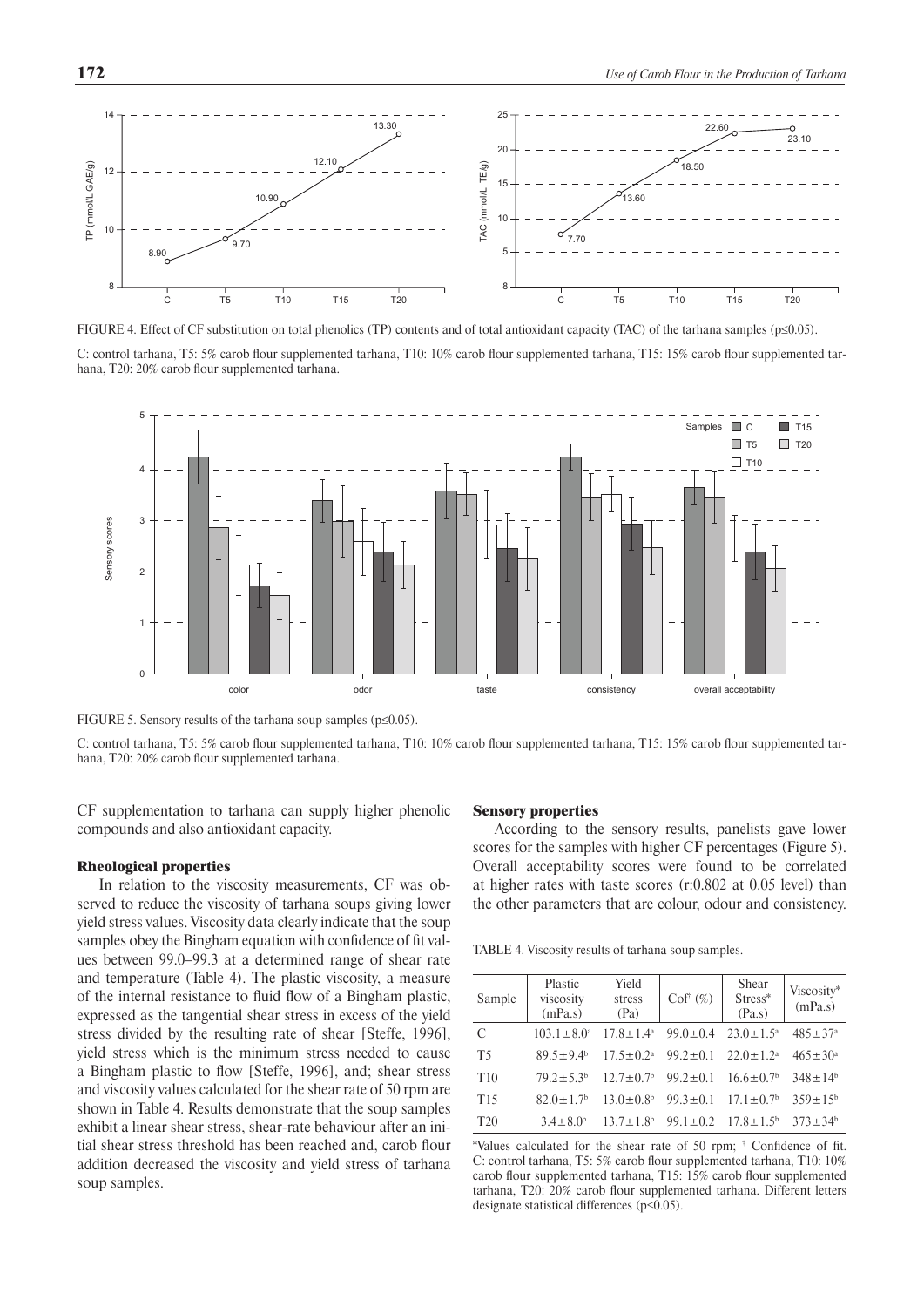Due to the overall acceptability results, samples supplemented up to 15% CF did not have significantly different scores than those of the control. Higher rates were expressed in taste which was not typical for the flavour of tarhana.

# **CONCLUSION**

Carob flour supplementation had positive effects on chemical and functional properties of tarhana by increasing the mineral composition - namely Ca, K and Cu-, dietary fibre content, antioxidant capacity and phenol content while affecting the sensory results negatively. It was observed from the sensory results, the supplementation can be carried out up to a 15% level successfully. This research deserves attention as carob fruits are highly nutritious and functional, and their pods have a limited use despite the fact they are abundantly and naturally grown in our region. In the health food market, carob fruit is used for a limited number of products. To benefit from such foods, their incorporation to the well-known and highly consumed food products is the most possible and easy way as it is done in this study.

## ACKNOWLEDGEMENTS

We thank Pamukkale University for study support.

# **REFERENCES**

- 1. Anon., TS 2282. Tarhana Standardı, Türk Standartları Enstitüsü, Ankara, Türkiye. 1981 (in Turkish).
- 2. Anon., Communiqué on Rules for General Labelling and Nutritional Labelling of Foodstuffs. 2002, 2002/58.
- 3. Anon., Dietary Guidelines for Turkey. Ministry of Health of Republic of Turkey, General Directorate of Primary Healthcare Press, 2006, (4th edition). Ankara, Turkey.
- 4. Anon., Dietary Reference Intakes Reports National Academy of Sciences. Institute of Medicine. Food and Nutrition Board. [[http://fnic.nal.usda.gov/dietary-guidance/dietary-reference](http://fnic.nal.usda.gov/dietary-guidance/dietary-reference-intakes/dri-tables]. Accessed 20 May 2012)[intakes/dri-tables\]. Accessed 20 May 2012.](http://fnic.nal.usda.gov/dietary-guidance/dietary-reference-intakes/dri-tables]. Accessed 20 May 2012)
- 5. AOAC, Official Methods of Analysis. 18<sup>th</sup> ed. (edited by W. Horwitz). 2005, Gaithersburg, USA: Association of Official Analytical Chemists.
- 6. Ayaz F.A., Torun H., Ayaz S., Correia P.J., Alaız M., Sanz C., Gruz J., Strnad M., Determination of chemical composition of Anatolian carob pod (*Ceratonia siliqua* L.): sugars, amino and organic acids, minerals and phenolic compounds. J. Food Qual., 2007, 30, 1040–1055.
- 7. Ayaz F.A., Torun H., Glew R.H., Bak Z.D., Chuang L.T., Presley J.M., Andrews R., Nutrient content of carob food (*Ceratonia siliqua* L.) flour prepared commercially and domestically. Plant Food Human Nutr., 2009, 64, 286–292.
- 8. Bilgicli N., Elgün A., Herken E.N., Türker S., Ertaş N., İbanoğlu Ş., Effect of wheat germ/bran addition on the chemical, nutritional and sensory quality of tarhana, a fermented wheat flour– –yoghurt product. J. Food Eng., 2006, 77, 680–686.
- 9. Dahlin K., Lorenz K., Protein digestibility of extruded cereal grains. Food Chem., 1993, 48, 13–18.
- 10. Erel O., A novel automated method to measure total antioxidant response against potent free radical reactions. Clin. Biochem., 2004, 37, 112–119.
- 11. Erkan H., Çelik S., Bilgi B., Köksel H., A new approach for the utilization of barley in food products: Barley tarhana. Food Chem., 2006, 97, 12–18.
- 12. Everette J.D., Bryant Q.M., Green A.M., Abbey Y.A., Wangila G.W., Walker R.B., A thorough study of reactivity of various compound classes towards the Folin-Ciocalteu reagent. J. Agric. Food Chem., 2010, 58, 8139–8144.
- 13. Herken E.N., Çon A.H., Use of different lactic starter cultures in the production of tarhana. J. Food Process. Preserv., 2014, 38:59–67.
- 14. Hesseltine C.W., Some important fermented foods of Mid-Asia, the Middle East and Africa. [J. Am. Oil Chem. Soc.,](http://www.google.com/url?sa=t&rct=j&q=J+Am+Oil+Chem&source=web&cd=1&cad=rja&ved=0CCEQFjAA&url=http%3A%2F%2Fwww.nonprofitjournals.org%2Fjournals%2Foil_chemists.htm&ei=FXw8UJDMAa3c4QT_wIDQCw&usg=AFQjCNE93WSuSY4BKCHSNh2f2SkAht8FFA) 1979, 56, 367–374.
- 15. Hsu H.W., Vavak L.D., Satterlee L.D., Miller G.A., A multienzyme technique for estimating protein digestibility. J. Food Sci., 1977, 42, 1269–1273.
- 16. Iıpumbu L., Composition analysis of locally cultivated carob (*Ceratonia silique* L.) cultivars and development of nutritional food products for a range of market sectors. PhD Thesis, 2008, The Department of Food Science, Stellenbosch University, Western Cape Winelands.
- 17. Ibanoglu S., Ainsworth P., Wilson G., Hayes G.D., The effect of fermentation conditions on the nutrients and acceptability of tarhana. Food Chem., 1995, 53, 143–147.
- 18. Ibanoğlu E., Ibanoğlu Ş., The effect of heat treatment on the foaming properties of tarhana, a traditional Turkish cereal food. Food Res. Int., 1997, 30, 799–802.
- 19. Kumazawa S., Taniguchı M., Suzuki Y., Shimura M., Kwon M., Nakayama T., Antioxidant activity of polyphenols in carob pods. J. Agric. Food Chem., 2002, 50, 373–377.
- 20. Lar A.C., Erol N., Elgün M.S., Effect of carob flour substitution on chemical and functional properties of tarhana. J Food Proc. Preserv., 2013, 37, 670–675.
- 21. Makris D.P., Kefalas P., Carob pods (*Ceratonia siliqua* L.) as a source of polyphenolic antioxidants. Food Tech. Biotech., 2004, 42, 105–108.
- 22. Parihar R.S., Gupta O.P., Singh V.P., Parihar M.S., Effect of different processing treatments on *in vitro* digestibility of fababean seeds. J. Dairy Food Home Sci., 1993, 12, 49–52.
- 23. Sindhu S.C., Khetarpaul N., Probiotic fermentation of indigenous food mixture: Effect on antinutrients and digestibility of starch and protein. J. Food Comp. Anal., 2001, 14, 601–609.
- 24. Skerget M., Kotnik P., Hadolin M., Hras A.R., Simonic M., Knez Z., Phenols, proanthocyanidins, flavones and flavonols in some plant materials and their antioxidant activities. Food Chem., 2005, 89, 191–198.
- 25. Steffe J., Rheological Methods in Food Process Engineering. 1996, (2nd ed., pp.21). Freeman Press, Mitchigan State University, USA.
- 26. Tarakci Z., Dogan I.S., Koca A.F., A traditional fermented Turkish soup, tarhana, formulated with corn flour and whey. Int. J. Food Sci. Tech., 2004, 39, 455–458.
- 27. Turker S., Elgün A., Nutritional value of naturally or yeast fermented (*Sacharomyces cerevisiae*) tarhana supplemented with